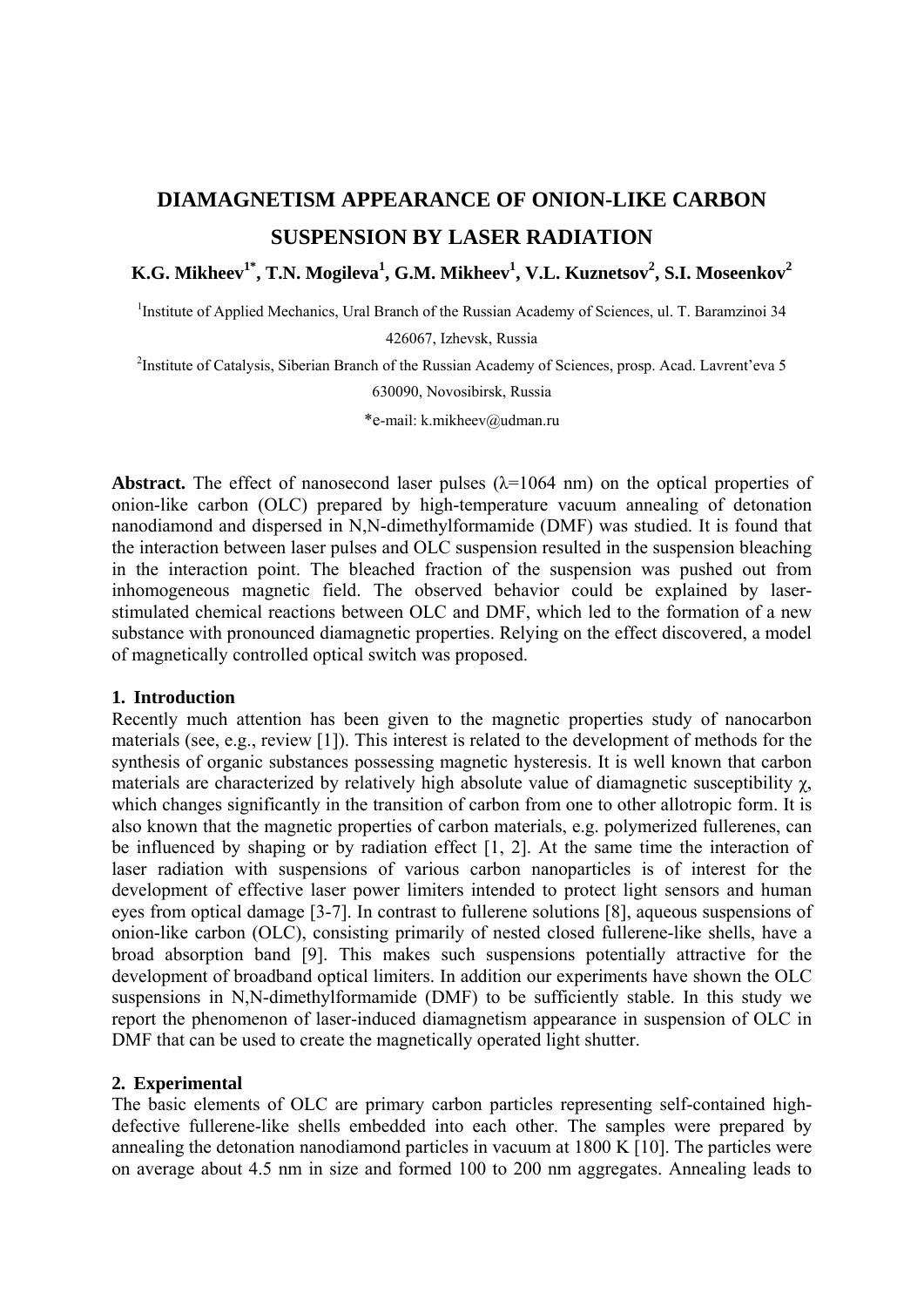nanodiamond graphitization and conversion to OLC. Bonding between the parent nanodiamond particles results in the formation of curved closed graphene shells which keep several carbon onions together to form agglomerates close in size to the parent nanodiamond particles.

In order to prepare the OLC suspension, the OLC powder was ultrasonically dispersed in N,N-dimethylformamide. The suspension with an OLC concentration of 1 mg/mL was found to be stable in time (with little precipitation over a period of nine months). According to the photon correlation spectroscopy data (Nicomp 380ZLS, Particle Sizing System Co.), OLC agglomerates on OLC/DMF suspension were on average about 170 nm in size.

Figure 1 shows transmission electron microscopic (TEM) images (JEOL JEM-4000EX, 0.18-nm resolution) of the OLC sample studied. TEM specimens were prepared by ultrasonic spraying of an OLC suspension onto a holey amorphous carbon film supported on a copper grid.



**Fig. 1**. TEM images of an OLC sample. The dark lines represent projections of graphene shells perpendicular to the image plane.

Initially, the purpose of our experiments was to study optical limiting of the suspension. To this end, we used standard open aperture z-scan measurements [11, 12] with 20-ns pulses at 1064 nm from a passively Q-switched single-mode Nd : YAG laser [13]. The suspension was held in a 1-mm-thick quartz cuvette, which was translated along the optical axis near the focus of a converging lens with a focal length of 100 mm. The laser pulse energies at the input  $(\epsilon_{in})$  and output  $(\epsilon_{out})$  of the measuring system (converging lens and optical cuvette) were measured with an automatic multichannel laser pulse detection system [14]. In this way,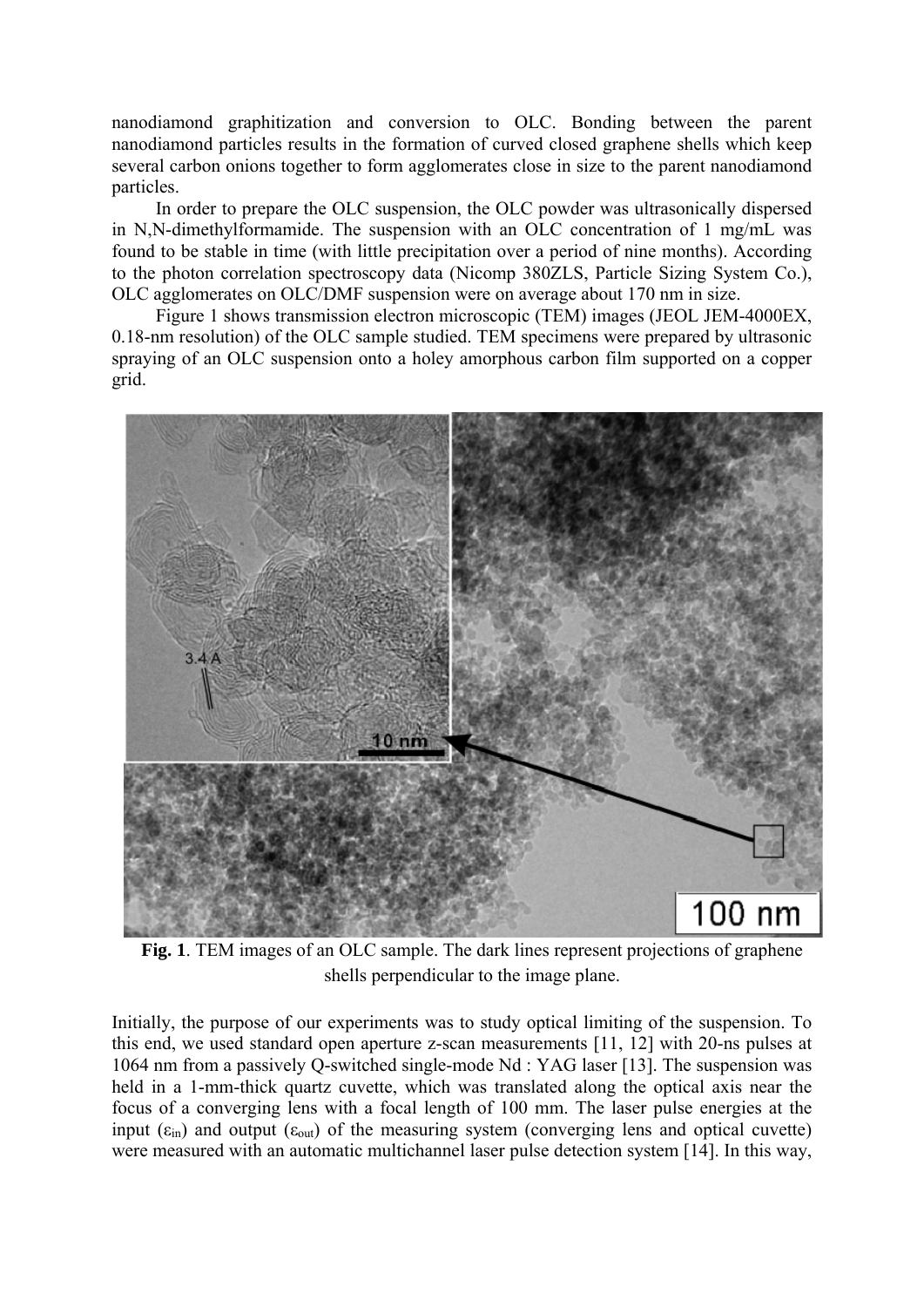the transmittance of the cuvette containing the suspension,  $\tau = \varepsilon_{\text{out}}/\varepsilon_{\text{in}}$ , was determined as a function of the



**Fig. 2**. Optical scheme of the experiment: (1) - shutter; (2) - focusing lens; (3) - optical cell with OLC/DMF suspension; (4) - photo camera.

The optical scheme of this experiment is presented in Fig. 2. Laser beam passed through opened shutter (1) was focused by lens (2) on an optical cavity filled with the studied suspension (3). At closed shutter, the region of interaction between laser radiation and suspension was photographed by photocamera (4).



**Fig. 3**. Transmittance τ of an OLC suspension in DMF as a function of laser shots number at  $z = 0$  (*a*) and 23 mm (*b*) at a fixed laser pulse energy  $\varepsilon_{\text{in}} = 0.5$  mJ (1 mm thick cuvette).

Experimental  $\tau(z)$  curves were expected to have minimum near the beam waist at any values of  $\varepsilon$ <sub>in</sub> because of optical limiting. However in our experiments the optical bleaching was observed: after a certain number of laser shots,  $N=N_{cr}$ , the irradiated zone became essentially transparent, as illustrated by the curve in Fig. 3a. According to our experimental data,  $N_{cr}$ depends on the laser pulse energy at the cuvette input  $(\epsilon_{in})$  and distance z. As an example, Fig. 3 shows the  $\tau(N)$  curves obtained at the same energy  $\varepsilon_{in}=0.5$  mJ and two values of z. Away from the beam waist, at  $z = 23$  mm (Fig. 3b), the transmittance of the suspension is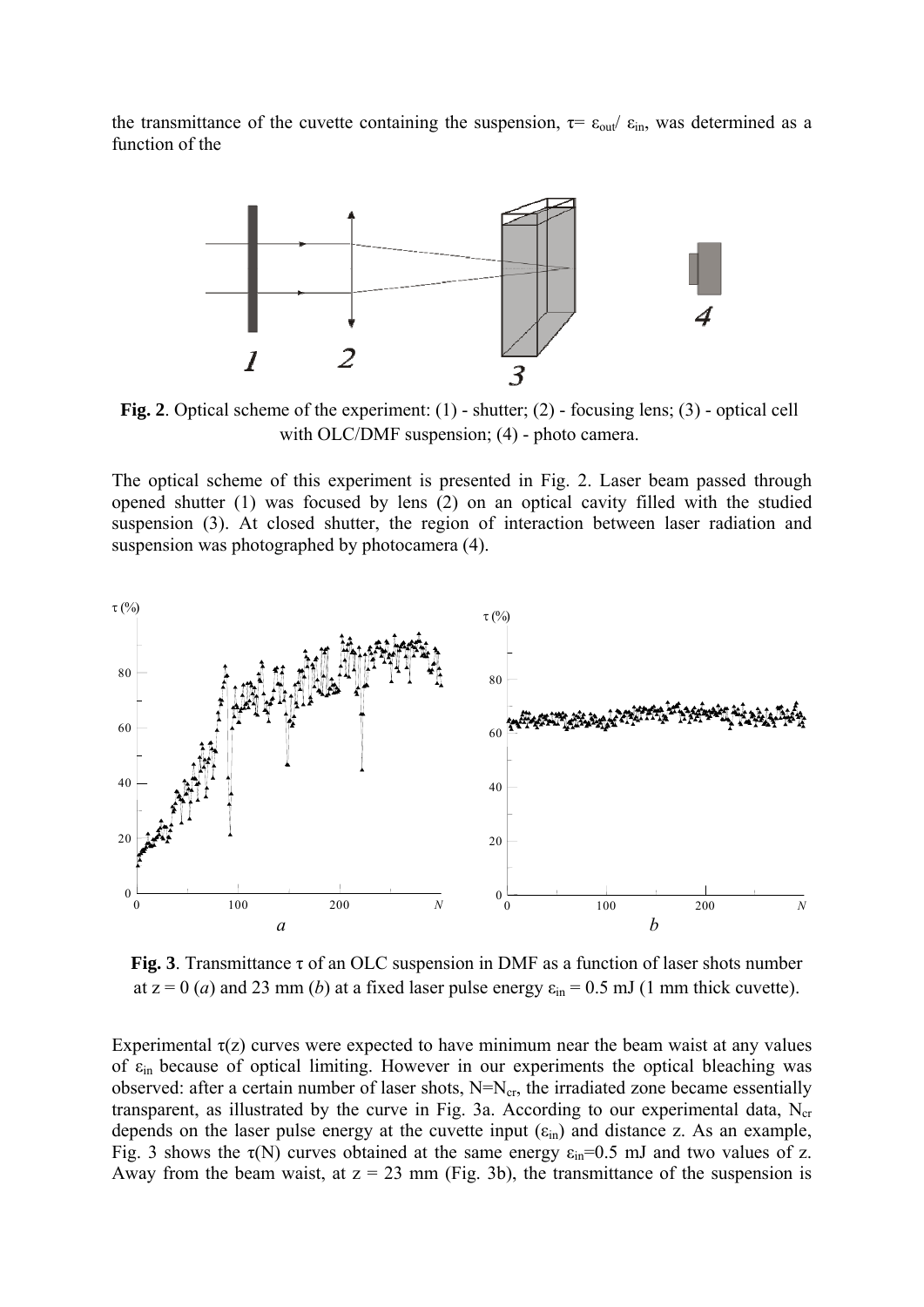$~65\%$  and is unaffected by multiple laser pulses. At the same time, when the cuvette containing the suspension is placed at  $z = 0$ , the first laser pulses experience optical limiting, with more than 80% of their energy lost (Fig. 3a). With increasing N, the transmittance  $\tau$ rises, and for N>80 optical limiting gives way to bleaching, the irradiated zone of the suspension becomes essentially transparent. Thus, laser irradiation of a zone in the cuvette containing the suspension leads to an almost complete bleaching of the suspension. Of special note are 'dips' in τ, which give way to a rise in τ after several shots.



**Fig. 4**. Image of a bleached zone: (1) suspension, (2) zone under irradiation (a focused laser beam was normal to the image plane), (3) bleached suspension upwards by virtue of thermal convection.

Figure 4 is an image of a bleached zone produced by 900 shots. The photograph was taken using a Canon EOS 20D camera with a macro lens (EF-S 60 mm f/2.8 Macro USM). Thus, the experiments have shown the OLC/DMF suspension to irreversibly bleach forming a new stable liquid fraction under the laser radiation power density above  $300 \text{ MW/cm}^2$ .

To check this liquid fraction for the magnetic properties, the cuvette with the studied suspension was placed in the inhomogeneous magnetic field of a permanent magnet. Experiments were performed with samarium-cobalt permanent magnets in the form of cylinders (with dimensions  $\varnothing$ 10 x 3 mm<sup>2</sup> and  $\varnothing$ 18 x 7 mm<sup>2</sup>) and rectangular parallelepipeds (9  $x$  13 x 28 mm<sup>3</sup>). The maximum magnetic induction of these magnets in air did not exceed 250 mT. The scheme of this experiment was the same as described above in Fig. 2 with the difference being the magnet situated near the cuvette with the OLC/DMF suspension.

#### **3. Experimental results**

In the absence of the magnetic field the bleached fraction of suspension goes up (evidently due to the thermal convection) at a very low velocity to an insignificant height (about 2 mm), and gradually transforms to the shape of a mushroom, as can be seen in Fig. 4. The further increase in the number of laser pulses does not lead to significant change in the shape of bleached fraction and only produces some blurring in the mushroom cap, whereby the cap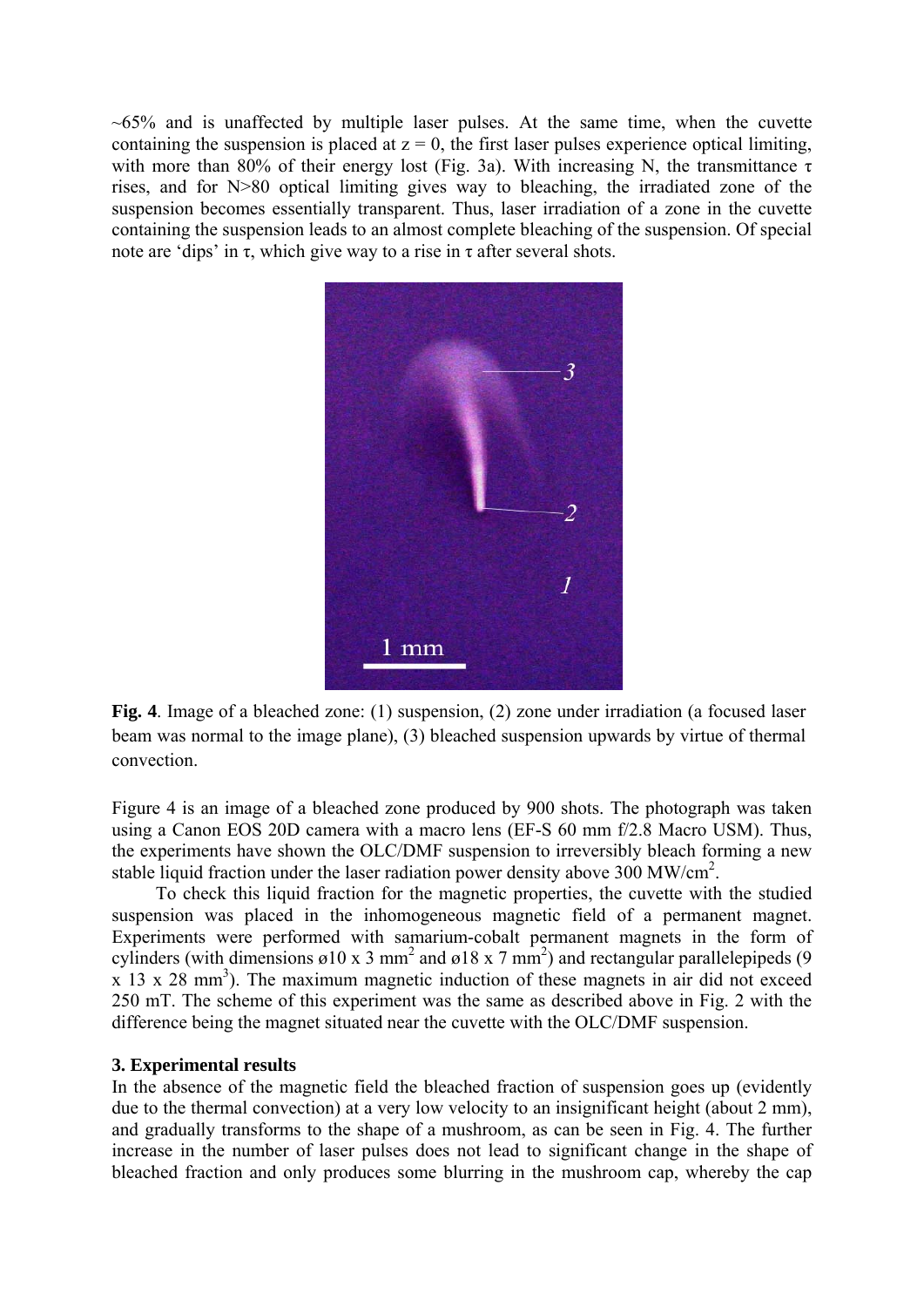predominantly spreads downward (it might be the evidence of a greater density if the lasermodified fraction).

It is of interest to understand the mechanism of optical bleaching. To this end, we examined the effect of multiple laser shots on the absorption spectrum of the suspension [15]. The suspension was placed in an optical cuvette and exposed to a focused laser beam for several days with constant stirring. The absorption spectra were measured with a PerkinElmer LAMBDA 650 double-beam UV/Vis spectrophotometer. As a reference cuvette, we used a 2.09-mm-thick quartz cuvette filled with DMF. The sample cuvettes had the same thickness.

Figure 5 shows the absorption spectra of the suspension before [spectrum (1)] and after [spectrum (2)] the laser irradiation. It is worth mentioning that the strong absorption band of DMF lies at  $\lambda$  <260 nm. A noteworthy feature of the data in Fig. 5 is that the spectra intersect at a few points, the most significant of which is the intersection point at  $\lambda_0$  = 414 nm: spectrum (1) lies above spectrum (2) for  $\lambda > \lambda_0$  and below it for  $\lambda < \lambda_0$ . This means that laser irradiation increases the transmittance of the OLC suspension in DMF in the near-IR to visible range. At the same time, irradiation increases the absorption in the suspension in the blue-violet and UV spectral regions. Thus, focused laser radiation leads to bleaching of the suspension in the visible and near-IR spectral regions, in accordance with the above results (Figs. 3a, 4). Another important feature is that the spectra in Fig. 5 are very close in peak height but differ in peak position by 2 nm (Fig. 5, inset). In addition, laser irradiation markedly shifts the absorption band of the suspension in the range 245-252 nm to shorter wavelengths and broadens it.



**Fig. 5**. Absorption spectra D of an OLC suspension in DMF. (1) before and (2) after laser irradiation (2.09-mm-thick quartz cuvette).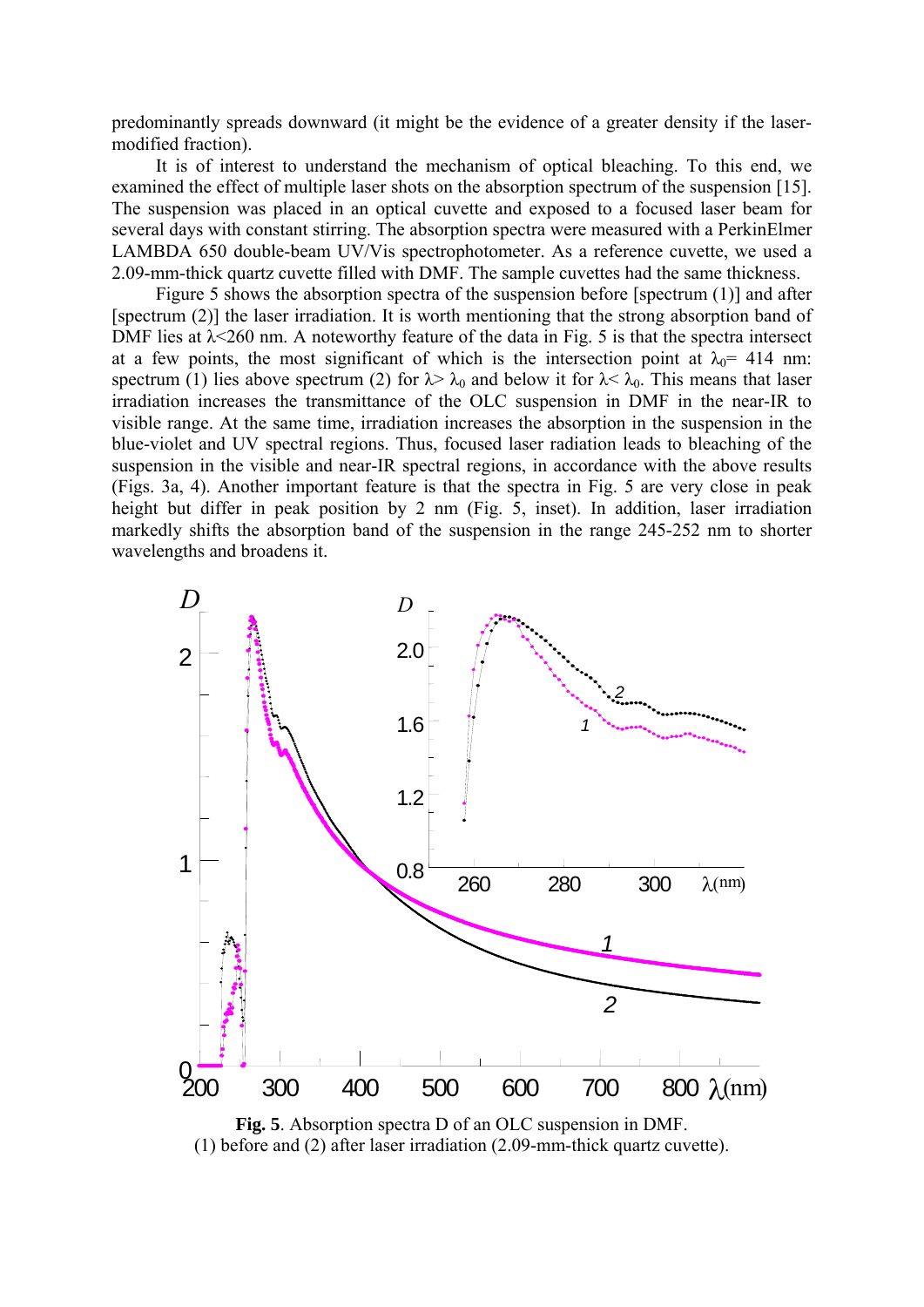

Fig. 6. Spatial shapes of the bleached fraction of an OLC/DMF suspension in the plane normal to the laser beam (a′), (b′) in the absence of a magnetic field and (a), (b) in the field inducing the motion of the bleached fraction (a) - upward; (b) – downward. The scales of spatial shapes (a′) and (b′) are the same to the (a) and

The results have shown that the formation of bleached fraction in the inhomogeneous magnetic field of permanent magnet situated near the laser beam waist differs from the process observed in the absence of magnetic field. Depending on the position of the magnet relative to the point of laser action on the suspension, the bleached fraction can either go up at a quite high velocity and rotate in the counterclockwise direction (Fig. 6a) or fall down and rotate in the clockwise direction (Fig. 6b).

### **4. Discussion**

The magnetic properties of the irreversibly bleached fraction are revealed by its motion in the field of a permanent magnet. The density of ponderomotive forces acting on a unit volume a magnetic material is expressed by the following formula (in SI units) [16]:

$$
f = \frac{\chi}{2\mu(\chi + 1)} \text{grad}(B^2),\tag{1}
$$

where  $\gamma$  is the magnetic susceptibility,  $\mu_0$  is the magnetic constant, and B is the magnetic induction. Formula (1) indicates that diamagnetic substances with  $\gamma$ <0 are pushed out from the magnetic field and, hence, the direction of force *f* acting on the substance is opposite to the direction of a vector determined by the gradient of square induction  $(B^2)$ .

The magnetic field of a permanent magnet is inhomogeneous. The distribution of ponderomotive forces acting on a diamagnetic substance in the vicinity of such a magnet can be most readily calculated for the magnet in the form of a short cylinder of radius *r*. In this case, the calculation reduces to determining the magnetic field of a linear circular current passing in a ring of radius *r* [17]. Let us introduce a rectangular coordinate system with the *xz* plane perpendicular to the plane of the ring  $(R = 1)$  and the *Z* axis passes through the ring center  $(x = 0, z = 0)$ . Then, assuming the magnetic induction at this point to be unity, one can calculate the ponderomotive forces that act on the diamagnetic substance at various points (*x, z*) [18].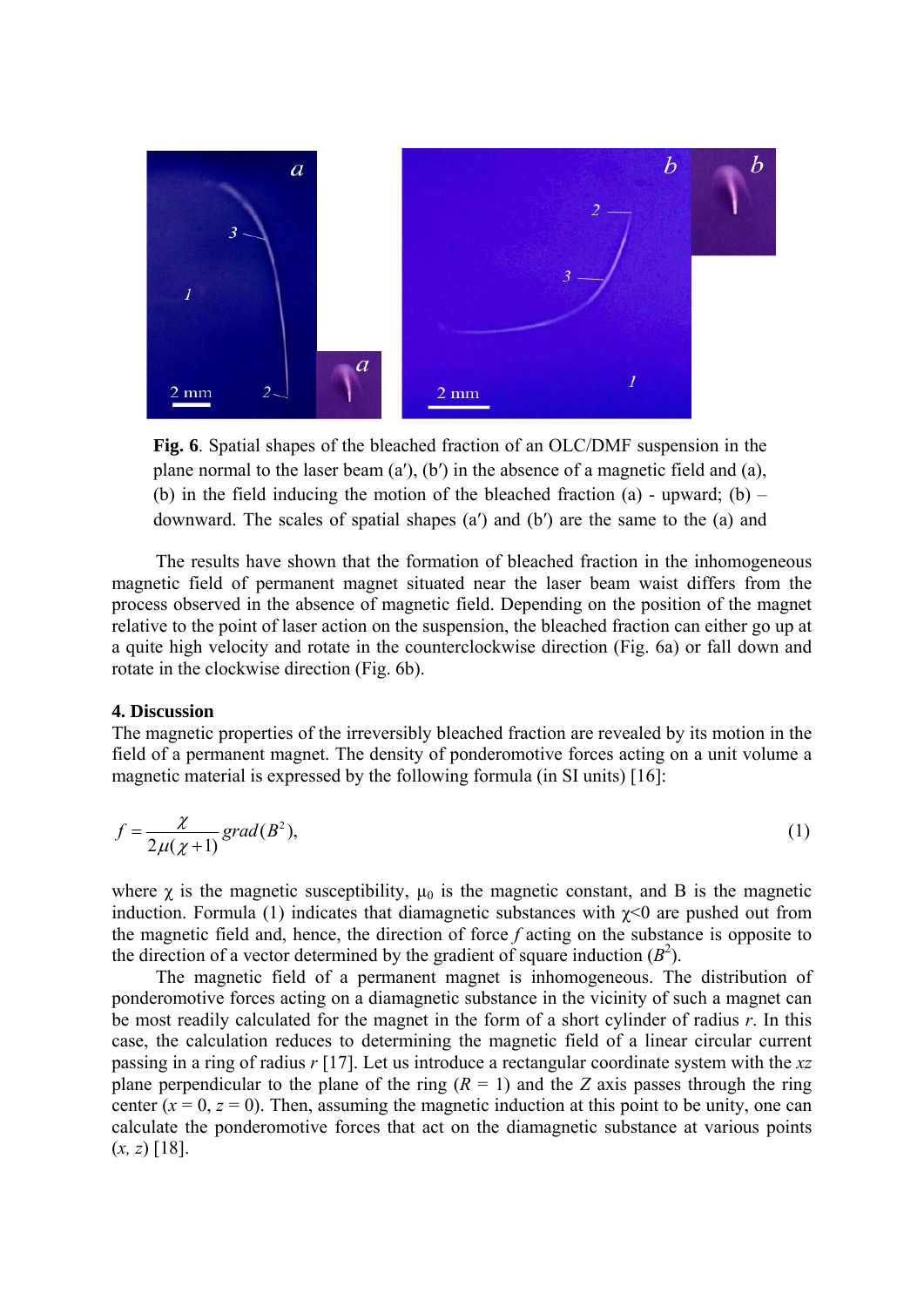

**Fig. 7.** Distribution of ponderomotive forces acting on an OLC/DMF suspension in the field of a cylindrical permanent magnet in the plane passing through the cylinder axis (xz is the plane of the Cartesian coordinate system with the z axis coinciding with the cylinder axis). Lengths of force vectors are expressed in relative units; magnetic field lines are conditionally depicted by dotted half-circles. The inset shows a plot of angle β versus coordinate x.

The distribution of these forces can be represented by vectors as depicted in Fig. 7, where the direction of each vector is determined by angle *β* that is measured clockwise from axis *z*. As can be seen, the distribution of ponderomotive forces is mirror-symmetric relative to the *z* axis. However, the vector of force *f* that acts on a diamagnetic particle is a complicated function of coordinates. Figure 7 shows that, for any fixed *x*, the absolute value of *f* sharply reduces with increasing *z*. For all values of *z*, the increase in *x* at  $x > 1$  is accompanied by a decrease in angle  $\beta$  from 90° to 0°, while a decrease in *x* at *x*<-1 leads to an increase in angle  $\beta$  from -90° to 0°. In the interval of  $-\frac{1}{x}$ , the variation of  $\beta$  is nonmonotonic. From this it can be concluded that, if a diamagnetic particle, formed under the laser action at the initial moment of time, has a coordinate of  $x>1$ , then its motion in an inhomogeneous magnetic field will proceed in the direction of increasing *x* (i.e., upward) with rotation in the counterclockwise direction. In the case of  $x<1$ , the particle motion in this magnetic field will proceed in the direction of decreasing x (i.e., downward) with rotation in the clockwise direction [19]. The behavior of bleached fraction in our experiments is consistent with the qualitative analysis of the motion of a diamagnetic particle in the field of a permanent magnet.

Thus, the bleached fraction of OLC suspension laser-irradiated in an inhomogeneous magnetic field exhibits pronounced diamagnetic properties and is pushed out from the zone of laser beam action. As a result, a "fresh" portion of suspension is supplied to this zone. Depending on the arrangement of a magnet relative to the zone of laser beam waist, the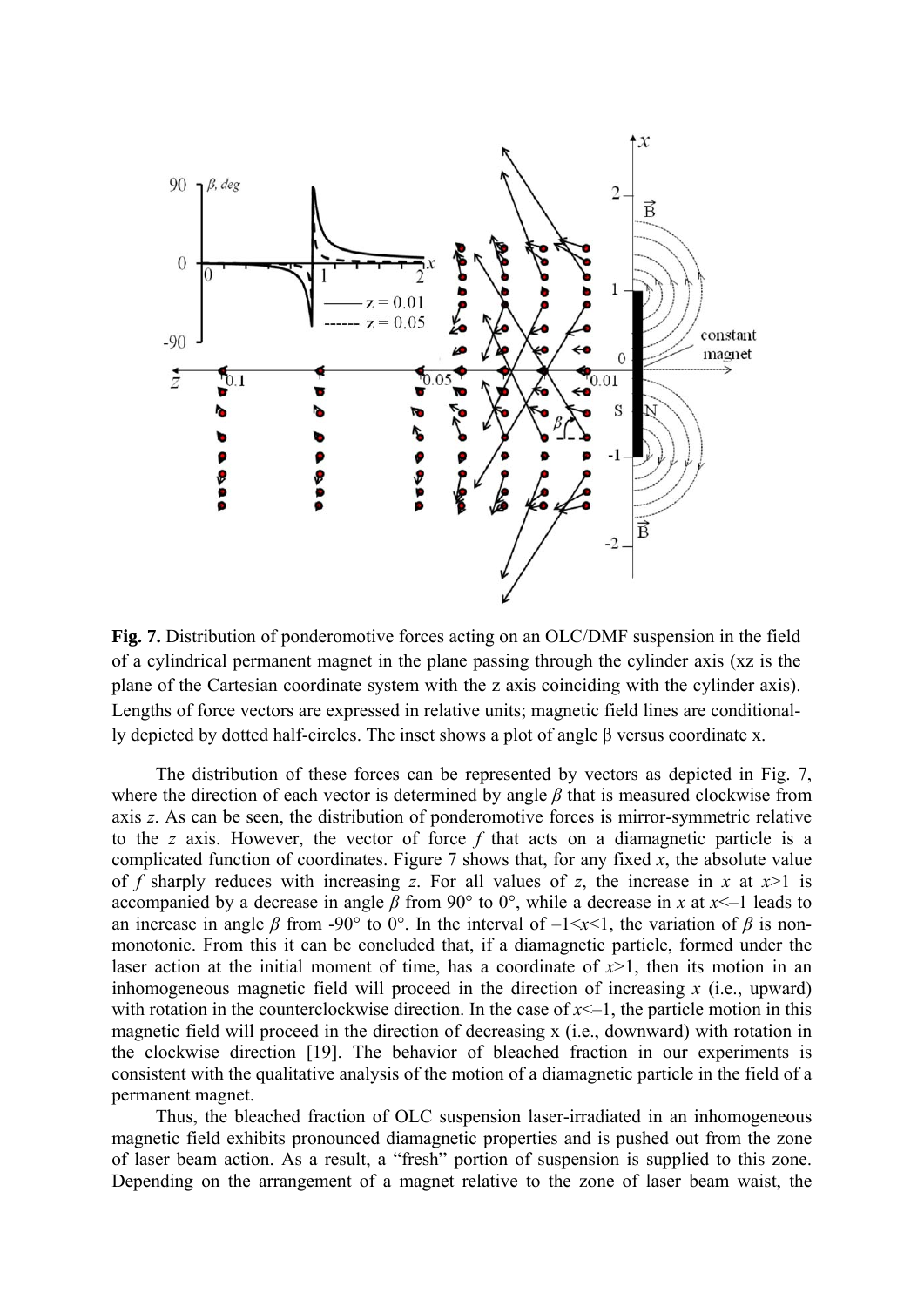supplied suspension is bleached and pushed out from this zone either upward (Fig. 6a ), or downward (Fig. 6b), or with deviation from vertical axis (Fig. 8a ), or along a spiral (Fig. 8b).

The results of our measurements showed that the velocity of bleached fraction reached  $6 \times 10^{-2}$  mm/s that was about 30 times greater than the maximum velocity in the absence of magnetic field. Therefore, the inhomogeneous constant magnetic field features a kind of convection that leads to increasing efficiency of the laser-induced bleaching.

The experiments were also performed in a homogeneous magnetic field. In this case, the bleached fraction also took the shape of a mushroom similar to that formed in the absence of magnetic field (Fig. 4). In contrast, in the experiments with permanent magnets, it was possible to create an inhomogeneous constant field such that the irreversibly bleached fraction formed under laser irradiation for a long time (>30 min) formed a helical shape (Fig. 8b).

In addition, it should be noted that DMF does not possess pronounced diamagnetic properties and is characterized by  $\chi = -7.2 \times 10^{-6}$  (for the comparison, the diamagnetic susceptibility of water at room temperature is  $\chi = -9 \times 10^{-6}$ . Unfortunately, in our experiments, the susceptibility of OLC/DMF suspension could not be determined before and after laser treatment. Nevertheless, it was found that, although OLC particles introduced into the cell with pure DMF also interact with the inhomogeneous constant field, but this interaction is much weaker than that of observed for the laser-bleached fraction of OLC/DMF suspension.



**Fig. 8**. Spatial shapes of the bleached fraction of an OLC/DMF suspension in the plane normal to the laser beam  $(a')$ ,  $(b')$  in the absence of a magnetic field and  $(a)$ ,  $(b)$  in the field inducing the motion of the bleached fraction  $(a)$  – with deviation from vertical direction;  $(b)$  – along a spiral. The scales of spatial shapes (a') and (b') are the same to the (a) and (b), respectively.

The entire set of experimental data obtained shows the evidence that the zone of laser action can feature photochemical reactions between OLC and DMF, which lead to the formation of a new substance with pronounced diamagnetic properties. Extending the results of Siedschlag et al. [20], obtained for a photochemical reaction between fullerene  $C_{60}$  and DMF, to our system, we may conclude that the interaction between OLC and DMF could lead to the formation of H-OLC-R compounds, where H is hydrogen and R is a radical such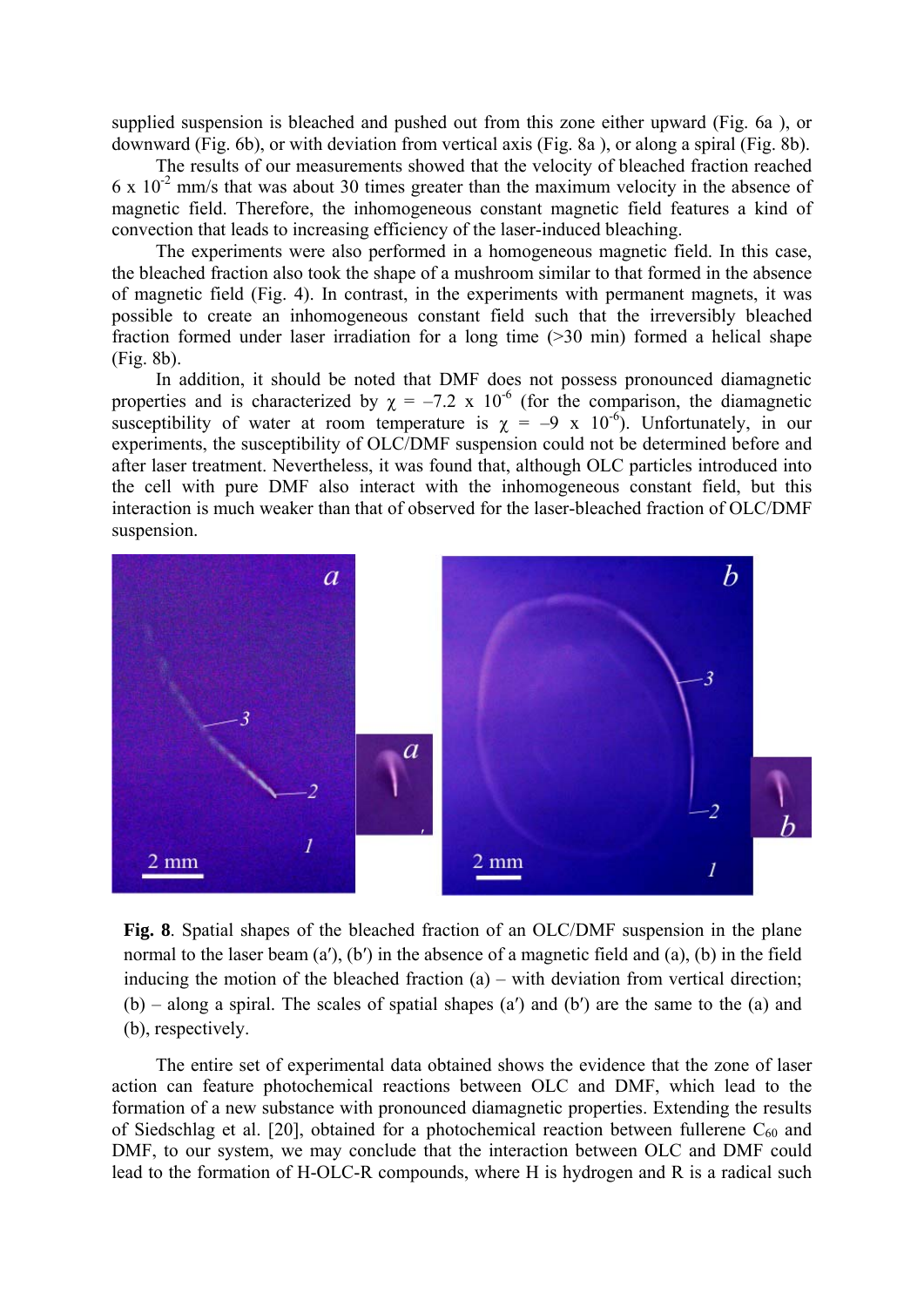as  $CH<sub>2</sub>(CH<sub>3</sub>)NHCO$  that is formed upon the removal of hydrogen from DMF molecule. In other words, the laser irradiation of OLC particles produces their heating and induces a chemical reaction with DMF as an H-donor solvent. This reaction results in the hydrogenation of graphene shells with the formation of non-conducting fragments resembling condensed aromatic compounds. Evidently, this must lead to an increase in the absolute value of the diamagnetic susceptibility of the bleached fraction, since it is known that the ratio of the diamagnetic susceptibilities of diamond, graphite, and paraffin is 1:6:15.

# **5. Application**

The motion of the bleached fraction is controlled by the permanent magnet situation relative to the optical cavity with OLC suspension. It enables to create a magnetically controlled optical switch for protection of eyes, optical systems, and sensors from powerful laser radiation. We suggest a model of such device which consists of optical cuvette filled with the suspension of onion-like carbon nanoparticles and two converging lens situated astride the optical cuvette. The model is also supplied with source of inhomogeneous magnetic field which lies in such a way that there is provision for extrusion from the zone of influence of the light flux with suspension of the illuminated part of the suspension, arising from the said effect. The principle of operation of this devise is the following. The powerful directed light flux (4) (see Fig. 9) is focused on the point (5) of cuvette (1) by the collecting lens (2).



Fig. 9. Scheme of the model of an optical shutter: (1) – optical cuvette filled with the suspension of onion-like carbon nanoparticles in the DMF;  $(2)$ ,  $(3)$  – collecting lenses;  $(4)$  – directed light flux;  $(5)$  – focusing point of the directed light flux;  $(6)$  – bleached fraction of the suspension;  $(7)$  – source of inhomogeneous magnetic field;  $(8)$  – source of continuous directed optical irradiation; (9), (10) – additional collecting lenses; (11) – electrical control device consisting of:  $(12)$  – fast photodetector,  $(13)$  – regulated electrical delay line, (14) – current pulse forming assembly.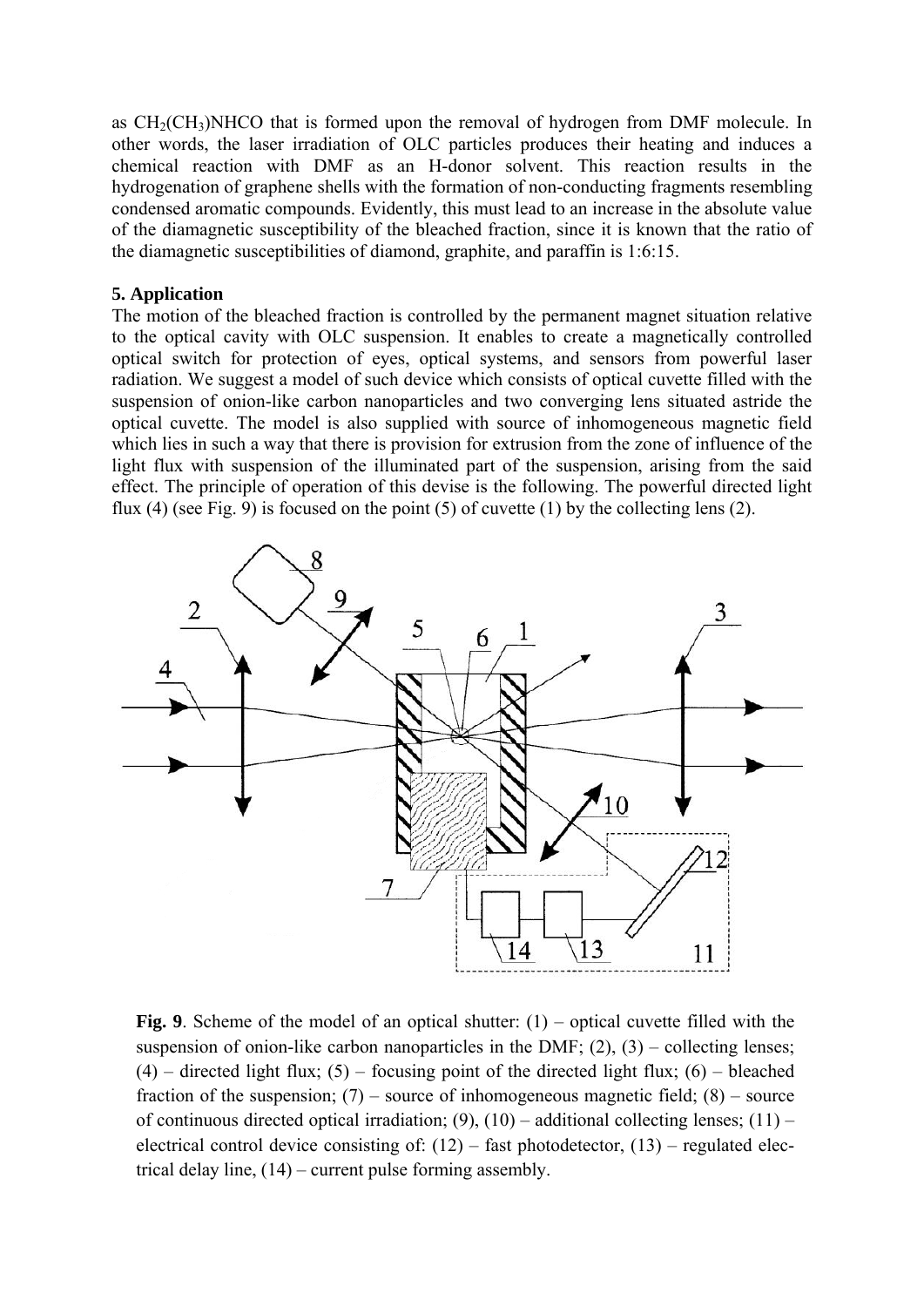The cuvette (1) is filled with the suspension of onion-like carbon nanoparticles in the dimethylformamide. At the same time the irradiation of the source of continuous directed irradiation (8) by the instrumentality of additional collecting lens (9) is directed to the focusing point (5) of the collecting lens (2). Then it is collimated by additional collecting lens (10) and received by fast-acting photodetector (12). The interaction between powerful directed light flux (4) with the suspension results in the decreasing of irradiation power in the cuvette output due to the effect of optical limiting. When the irradiation power density is high enough to bleach the suspension in the irradiation focusing point the transmittance of cuvette increases from  $\tau_1$  to  $\tau_2$  (time t<sub>1</sub>, Fig. 10). The suspension bleaching can be registered by fastacting photodetector (12), since this photodetector receives the radiation from the source of continuous directed optical irradiation (8) passing through the focusing point (5).



**Fig. 10**. Transmittance diagram of light flux at the output of optical cuvette (after lens (3) on time.

Thus, the source of continuous directed optical irradiation (8) and fast-acting photodetector are the suspension bleaching control system. Such bleached fraction of the suspension remains at the current position for a long time and moves at a very low velocity, due to the diffusion processes and thermal convection only. The source of inhomogeneous magnetic field representing electromagnet with electrical control device (11) is used to change the position of the bleached fraction. It can be turned on immediately or after a certain period of time ( $\Delta t=t_2-t_1$ , Fig. 10), which is defined by the regulated electrical delay line (13). In the issue the inhomogeneous magnetic field "pushes out" the bleached fraction of the suspension from focusing point (5). Thus, the transmittance of the optical cuvette filled with the suspension sharply reduces to  $\tau_1$  (Fig. 10), therefore, in the cuvette (1) output (after collecting lens (3)) the light impulse with preset duration  $\Delta t=t_2-t_1$  is forming.

Then, the process described after the next moment of suspension bleaching under the powerful directed light flux (4) is repeated. Thus, one can make the optical shutter, working in the "multivibrator" regime.